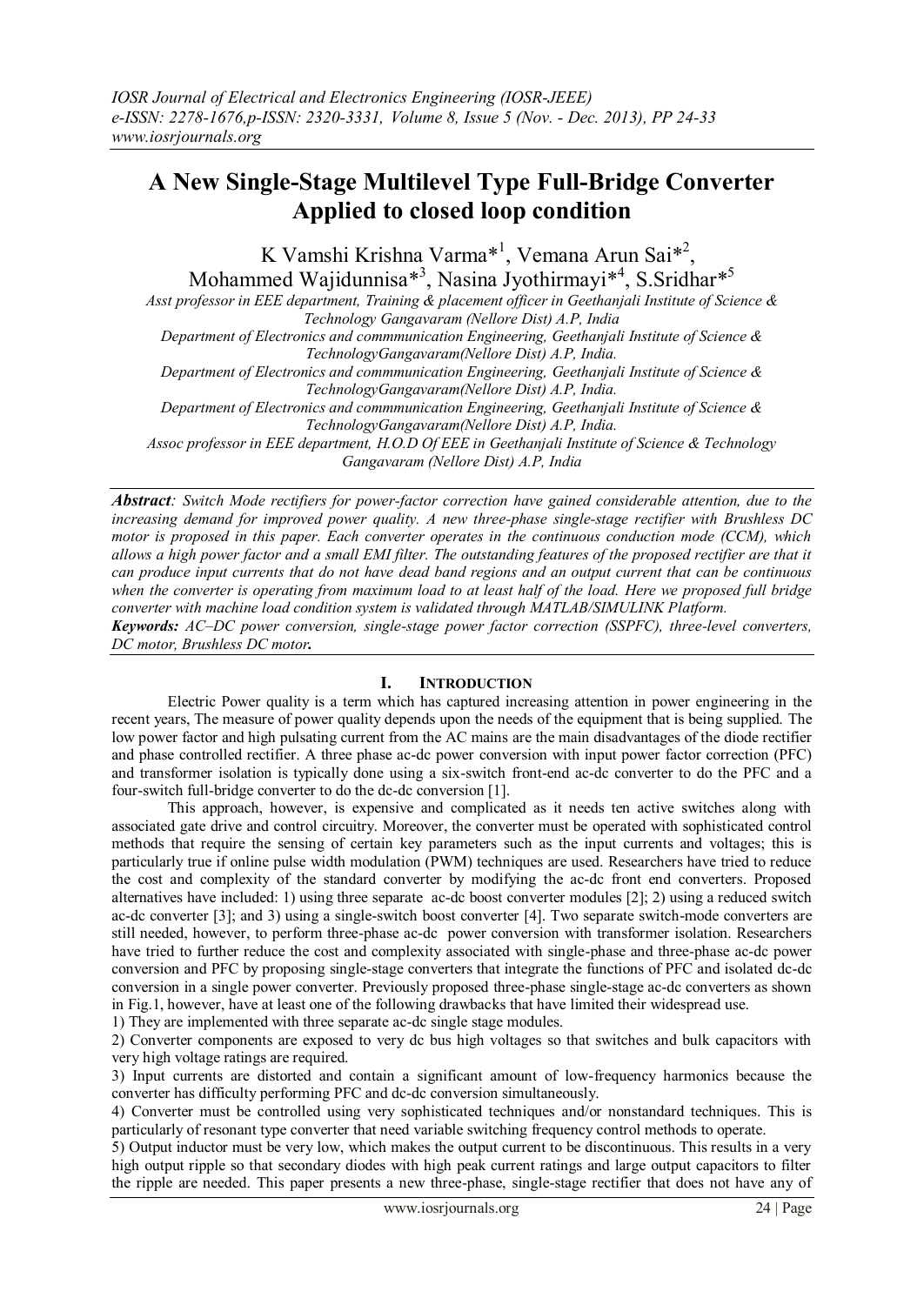these drawbacks. In this paper, the operation of the new converter is explained, its features and design are discussed in results, and converter is applied to drive to check the performance of drive.







Fig.2 Newly Proposed AC/DC Single Stage Converter

## **II. CONVERTER OPERATING PRINCIPLE**

The proposed converter and its key waveforms are shown in Figs. 2 and 3. The basic principle behind the proposed converter is that it used auxiliary windings that are taken from the converter transformer to cancel the dc bus capacitor voltage so that the voltage that appears across the diode bridge output is zero. This voltage cancellation occurs whenever there is voltage across the main transformer winding and current in the input inductors rises when it does. When there is no voltage across the main transformer primary winding, the total voltage across the dc bus capacitors appears at the output of the diode bridge; since this voltage is greater than the input voltage, the input currents falls.



Fig. 3. Typical waveforms describing the modes of operation.

To simplify the analysis, the following assumptions are made, If the input currents are discontinuous, they will be naturally nearly sinusoidal (when filtered) and in phase with the input voltages. 1) The input voltage value can be considered as constant within a switching period as the period of the three-phase voltage supply is much longer than the switching period;

2) All devices are ideal; 3) The currents in inductors  $La = Lb = Lc = L$  in are *iLa, iLb, iLc* and have the same amplitude; 4) The dc bus voltage has no ripple.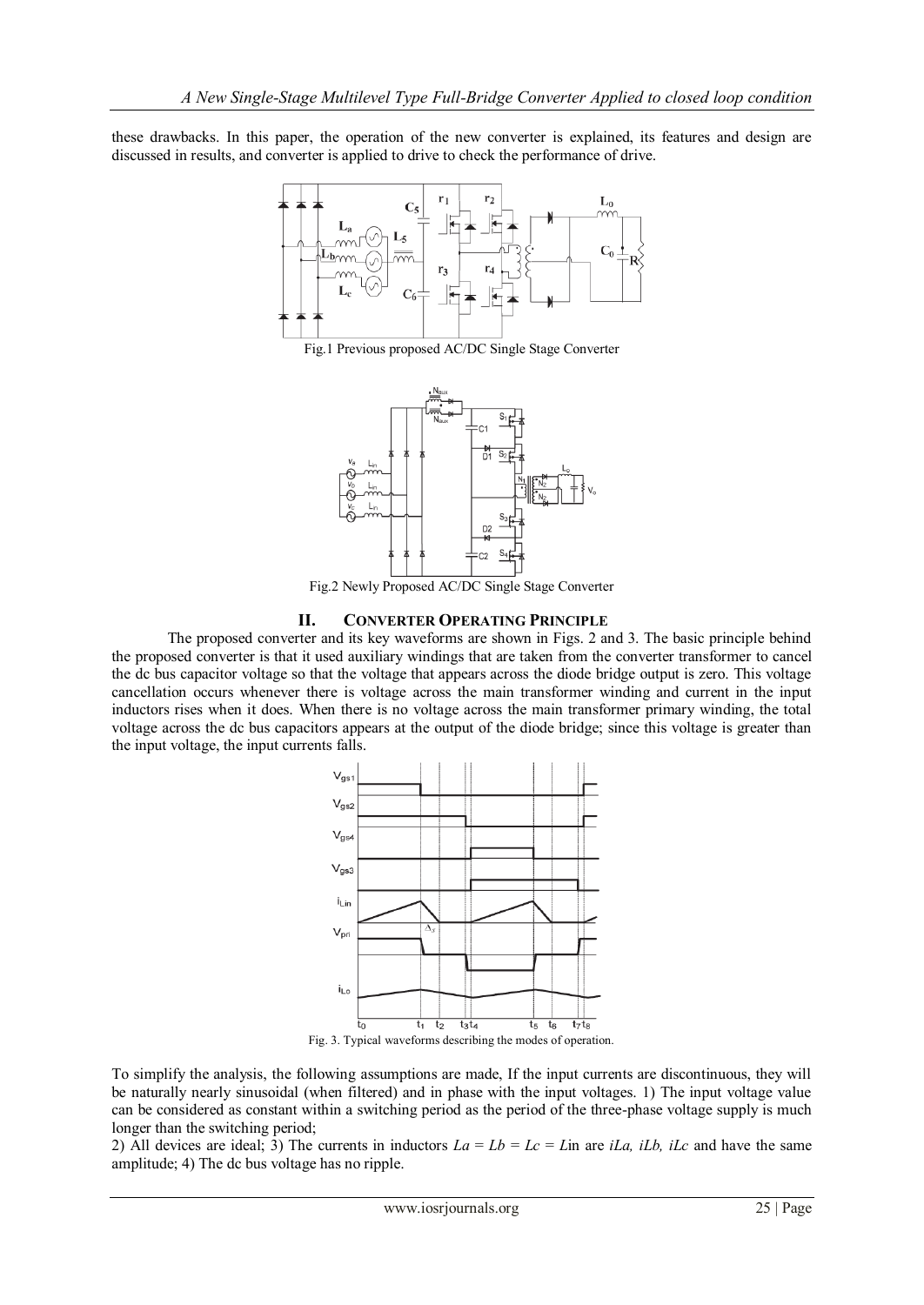The equivalent circuit in each stage is shown in Fig. 4. The converter goes through the following modes of operation in a half switching cycle.

#### Mode 1 (t0 < t < t1):

During this interval, switches *S*1 and *S*2 are ON. The switches remain ON for a period given by *D/*2*fsw*. In this mode, energy from the dc link capacitor *C*1 flows to the output load. Due to magnetic coupling, a voltage appears across one of the auxiliary windings and cancels the total dc bus capacitor voltage; the voltage at the diode bridge output is zero, and the input currents rise. Due to the high switching frequency, the supply voltage is assumed constant within a switching cycle. In this mode, the three-phase input current equations are as follows:

$$
v_a = L_a \frac{di_{La}}{dt}
$$
  
\n
$$
v_b = L_b \frac{di_{Lb}}{dt}
$$
  
\n
$$
v_c = L_c \frac{di_{Lc}}{dt}
$$
  
\n
$$
i_{La} + i_{Lb} + i_{Lc} = 0
$$
  
\n
$$
v_a + v_b + v_c = 0.
$$
 (1)

As it can be seen from (1), the equations that describe the relation between the current and voltage of input currents *iLa*, *iLb*, and *iLc are* the same, but with different notation. Therefore, instead of using terms with subscripts a, b, and c in this paper, a general notation *→* is defined so that only one equation is written instead of three equations. Equation  $(1)$  can thus be rewritten as

$$
\vec{v} = L_{\rm in} \frac{d\vec{u}_{L_{\rm in}}}{dt}.
$$
\n(2)

The auxiliary inductor current increases during this mode, and the following expression can be written:

$$
\overrightarrow{i_{L_{\text{in}}},k}(t) = \frac{|\overrightarrow{v_k}|}{L_{\text{in}}} \cdot t.
$$
\n(3)

At the end of Mode I, the current in the auxiliary inductor *L*in, during the kth interval is

$$
\vec{\imath}_{L_{\text{in}},k,\text{max}} = \frac{|\overrightarrow{vk}|}{L_{\text{in}}} \cdot \frac{D}{2f}_{sw} \qquad (4)
$$

where *vk* is the average value of the supply voltage in the interval k, D is the duty cycle, and *fsw* is the switching frequency. Since the converter operates with a steady-state duty cycle D that is constant throughout the line cycle, the peak value of an input inductor current at the end of this mode is dependent only on the supply voltage.

The output inductor current can be expressed as

$$
i_{Lo}(t) = \frac{\frac{V_{\text{bus}}}{2N} - V_L}{L_o} \cdot t \tag{5}
$$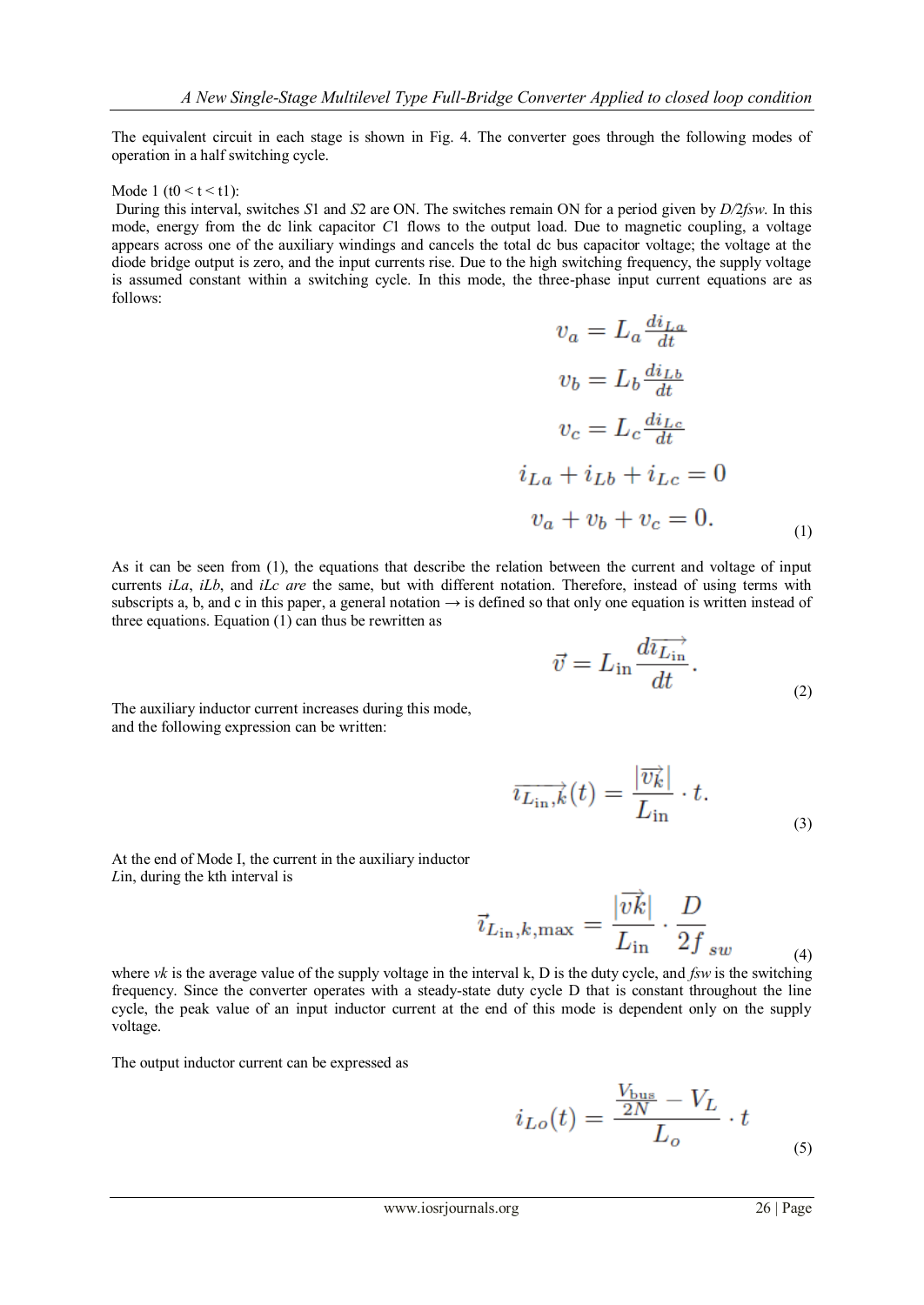where *V*bus is the average dc-link voltage and *VL* is the average load voltage and N is the transformer ratio between input and output  $(N = n1/n2)$ . If it is assumed that the output inductor current is continuous, then the following expression for peak to peak ripple can be derived:



(a)Mode  $1(t0 < t < t1)$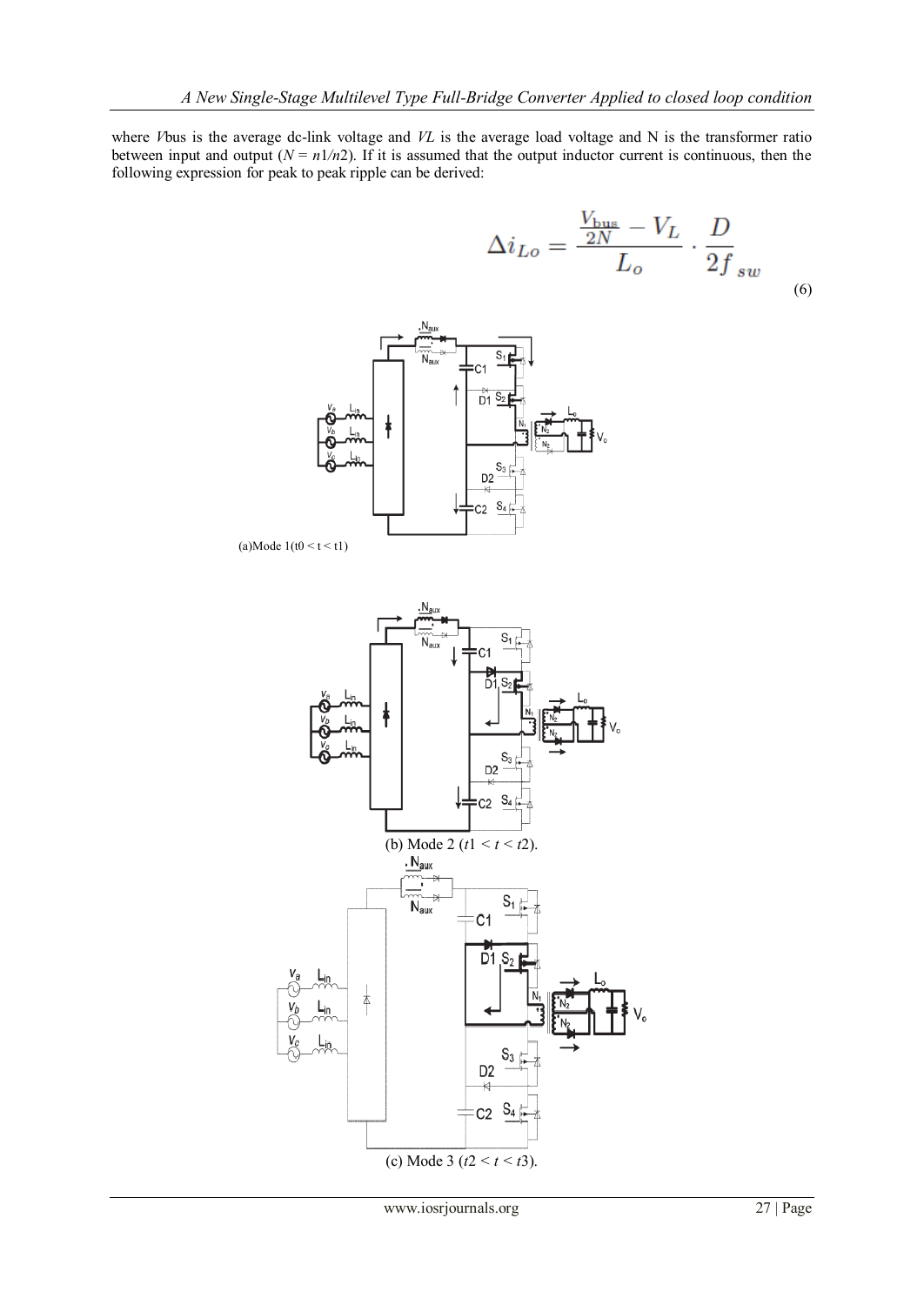

#### Mode 2 (t1 < t < t2):

In this mode, S1 is OFF, and S2 remains ON. The energy stored in the auxiliary inductor during the previous mode is completely transferred into the dc link capacitor. The amount of stored energy in the auxiliary inductor depends upon the rectified supply voltage. This mode ends when the auxiliary inductor current reaches zero. Also, during this mode, the load inductor current freewheels in the secondary of the transformer. The voltage across the auxiliary inductors in Mode II is *Vk| − V*bus, thus, the auxiliary current expression is as follows:

$$
\frac{d\overrightarrow{i_{L_{\text{in}}}}}{dt} = \frac{|\overrightarrow{V_k}| - V_{\text{bus}}}{L_{\text{in}}} \n\overrightarrow{i_{L_{\text{in}}}, k} = \frac{V_{\text{bus}} - |\overrightarrow{V_k}|}{L_{\text{in}}} \cdot t.
$$
\n(7)

This mode ends when the auxiliary inductor current reaches zero. This mode lasts for Δ*s,k/*2*fsw* amount of time; using (4), the following expression can be found:

$$
\vec{\Delta}_{s,k} = \frac{|\overrightarrow{V_k}|}{V_{\text{bus}} - |\overrightarrow{V_k}|} D
$$
\n(8)

where Δ*s,k* is the normalized period of Mode II. Equation (8) shows that the duration of this mode is time varying along one ac line period. In order to ensure a discontinuous input current, the normalized period Δ*s,k*  must satisfy the expression  $D+\Delta s, k < 1$  for any interval k and any load conditions. Using (8), this constraint can be written as

$$
V_{\text{bus}} > \frac{|\overrightarrow{V_k}|}{1 - D}.
$$
\n(9)

On the other hand, the load inductor current freewheels in the secondary of the transformer, which defines a voltage across the load filter inductor equal to *−VL*; therefore, the load inductor current is given by

$$
i_{Lo}(t) = i_{Lo, \text{max}} - \frac{V_L}{L_o} t
$$
 (10)

$$
\Delta i_{Lo} = \frac{V_L}{L_o} \frac{1 - D}{2f_{sw}}.
$$
\n(11)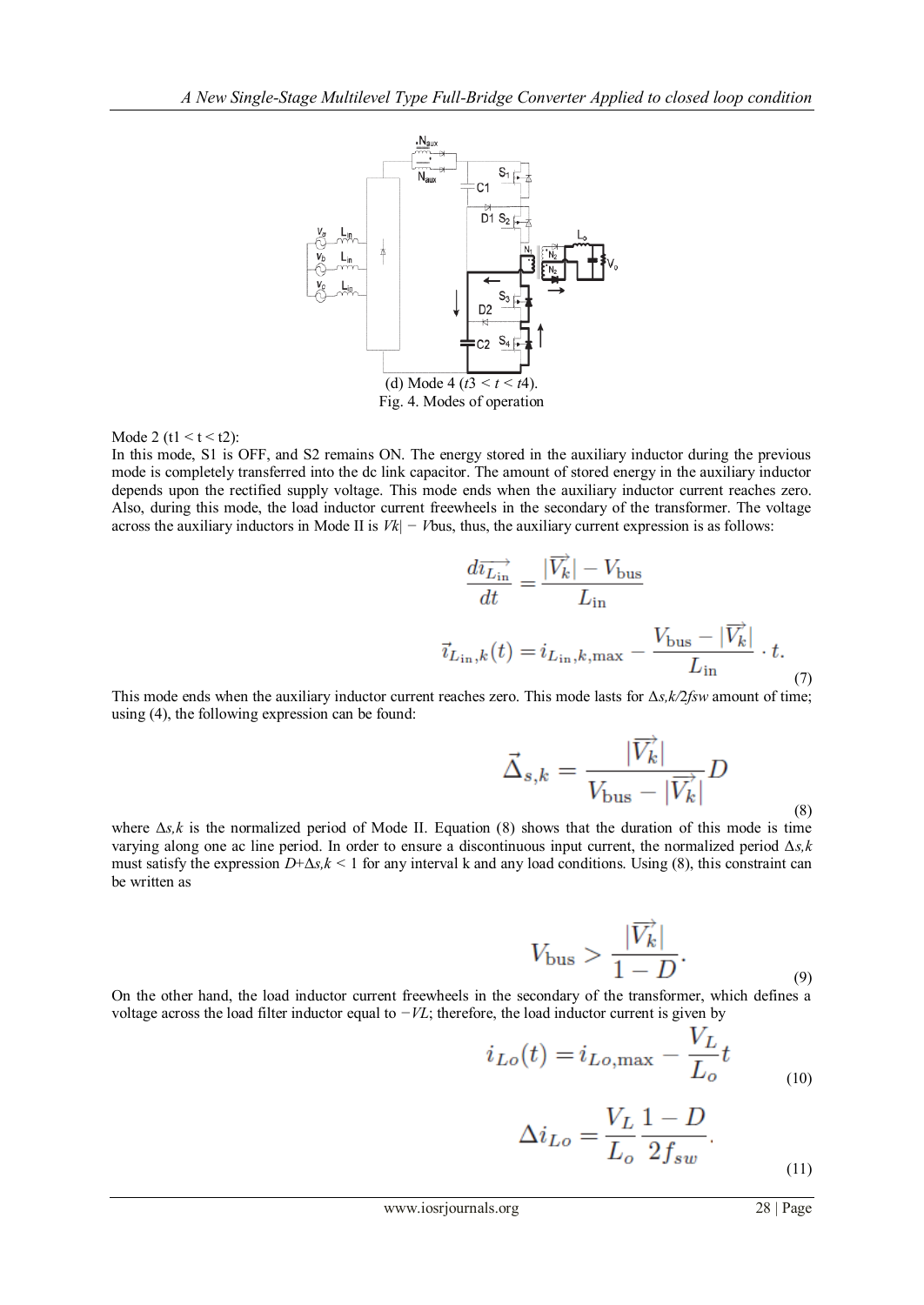Consequently, the following expression can be derived from (6) and (11)

$$
V_o = \frac{V_{\text{bus}}}{2N}D
$$
 (12)

Mode 3 ( $t2 < t < t3$ ):

In this mode, the primary current of the main transformer circulates through D1 and S2, and the output inductor current freewheels in the secondary. There is no energy transferred to the dc bus capacitors.

Mode 4 ( $t3 < t < t4$ ):

In this mode, S1 and S2 are OFF, and the primary current of the transformer charges C2 through the body diodes of S3 and S4. Switches S3 and S4 are switched ON at the end of this mode and the half switching cycle ends. For the remainder of the switching cycle, the converter goes through Modes 1 to 4, but with S3 and S4 ON instead of S1 and S2.

Mode 5 ( $t$  <  $t$  < t < t5): In this mode, S3 and S4 are ON; a symmetrical period begins. In this mode, energy flows from the capacitor C2 into the load. The voltage across the auxiliary inductors becomes only the rectified supply voltage of each phase, and the current flowing through each inductor increases.

Mode 6 (t5  $\lt t \lt t$  t6): In this mode, S3 is ON, and S4 is OFF. The energy stored in the auxiliary inductors during the previous mode is completely transferred into the dc-link capacitor.

Mode 7 (t6  $\lt t \lt t$  7): In this mode, S4 is OFF, and the primary current of the main transformer circulates through the diode D2 and S3. The output inductor current also freewheels in the secondary of the transformer during this mode.

Mode 8 ( $t$  <  $t$  <  $t$  8): In this mode, S3 and S4 are OFF, and the primary current of the transformer charges the capacitor C1 through the body diodes of S1 and S2. Switches S1 and S2 are switched on at the end of this mode. Output voltage regulation can be done by standard control methods that control duty cycle D. Duty cycle, D in (4), is defined as the time when S1 and S2 are both ON during the first half cycle or when S3 and S4 are both ON during the second half cycle. These two cases correspond to energy transfer modes of operation. Any control method that can be used to regulate a two-level full-bridge converter by controlling D can be used to regulate the proposed converter; the only difference is how the gating signals are implemented. For example, the control for the proposed converter can be implemented with a conventional phase-shift PWM controller, and some logic can be added to the output of the controller to generate the appropriate gating signals. Since the converter is a multilevel converter, it should be implemented with some sort of capacitor voltage balancing to ensure the voltage across each bus capacitor is the same.

Various such techniques have been proposed in the literature, including techniques that sense the capacitor voltages and adjust the duty cycle of the converter switches appropriately.

# **III. MATLAB/SIMULINK MODELLING AND SIMULATION RESULTS**

Here the simulation is carried out by two cases 1. Proposed Full Bridge Multilevel Converter 2. Proposed Full Bridge Multilevel Converter with DC Machine Loading.

*Case 1: Proposed Full Bridge Multilevel Converter*



Fig. 5 Matlab/Simulink Model of Proposed Multilevel Full Bridge Converter

As above fig. 5 shows the Matlab/Simulink Model of Proposed Multilevel Full Bridge Converter.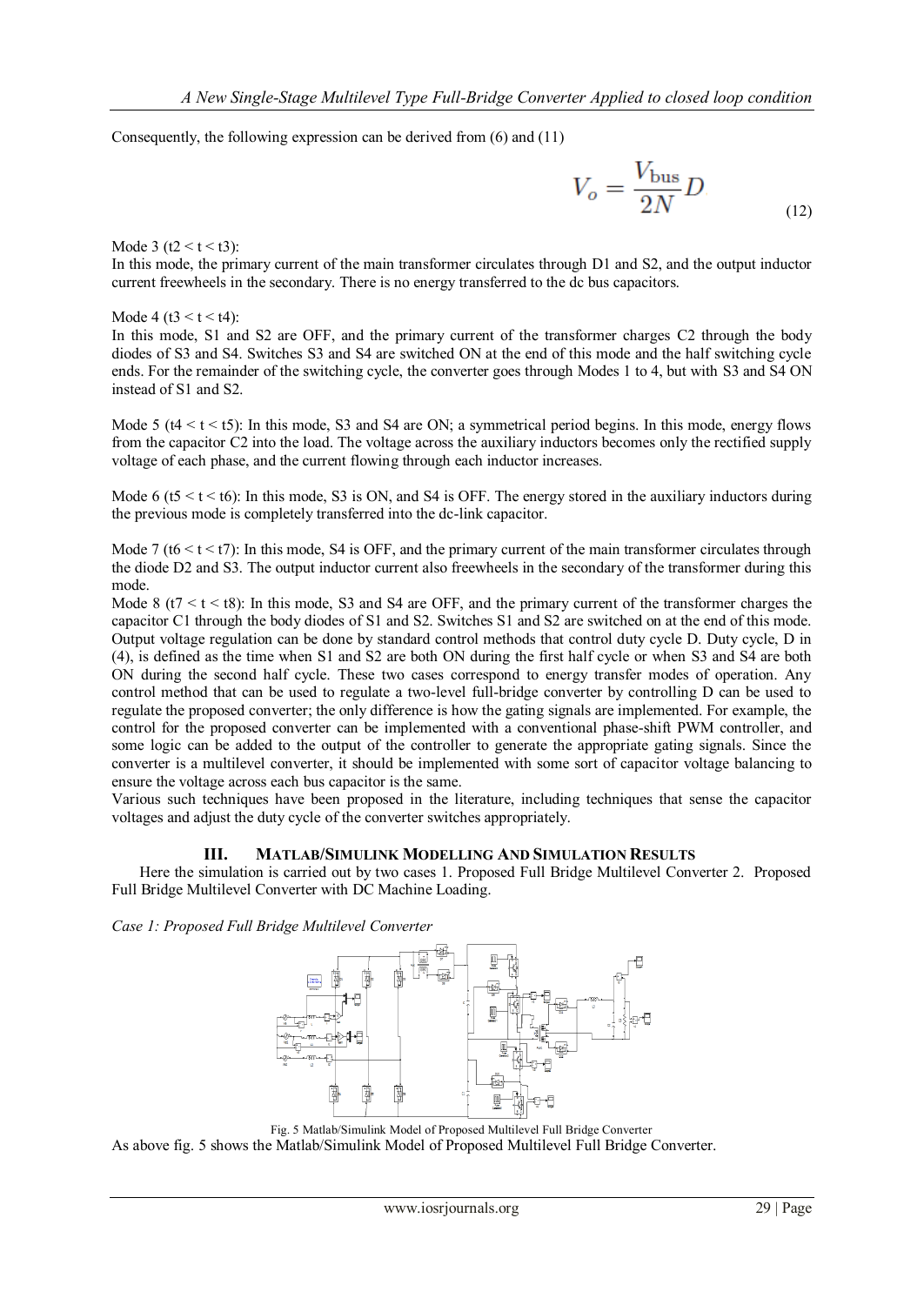

As above Fig. 6 shows the input current and voltage, it represents the source side power factor of proposed converter.





Fig. 8 Voltage Across switch

As above Fig. 8 shows the voltage across the switch in proposed multilevel full bridge converter.



As above fig. 9 shows the Output Voltage of Proposed Multilevel Full Bridge Converter. Here we get output at steady state after the 0.1 sec.

*Case 2: Proposed Full Bridge Multilevel Converter with Machine Loading*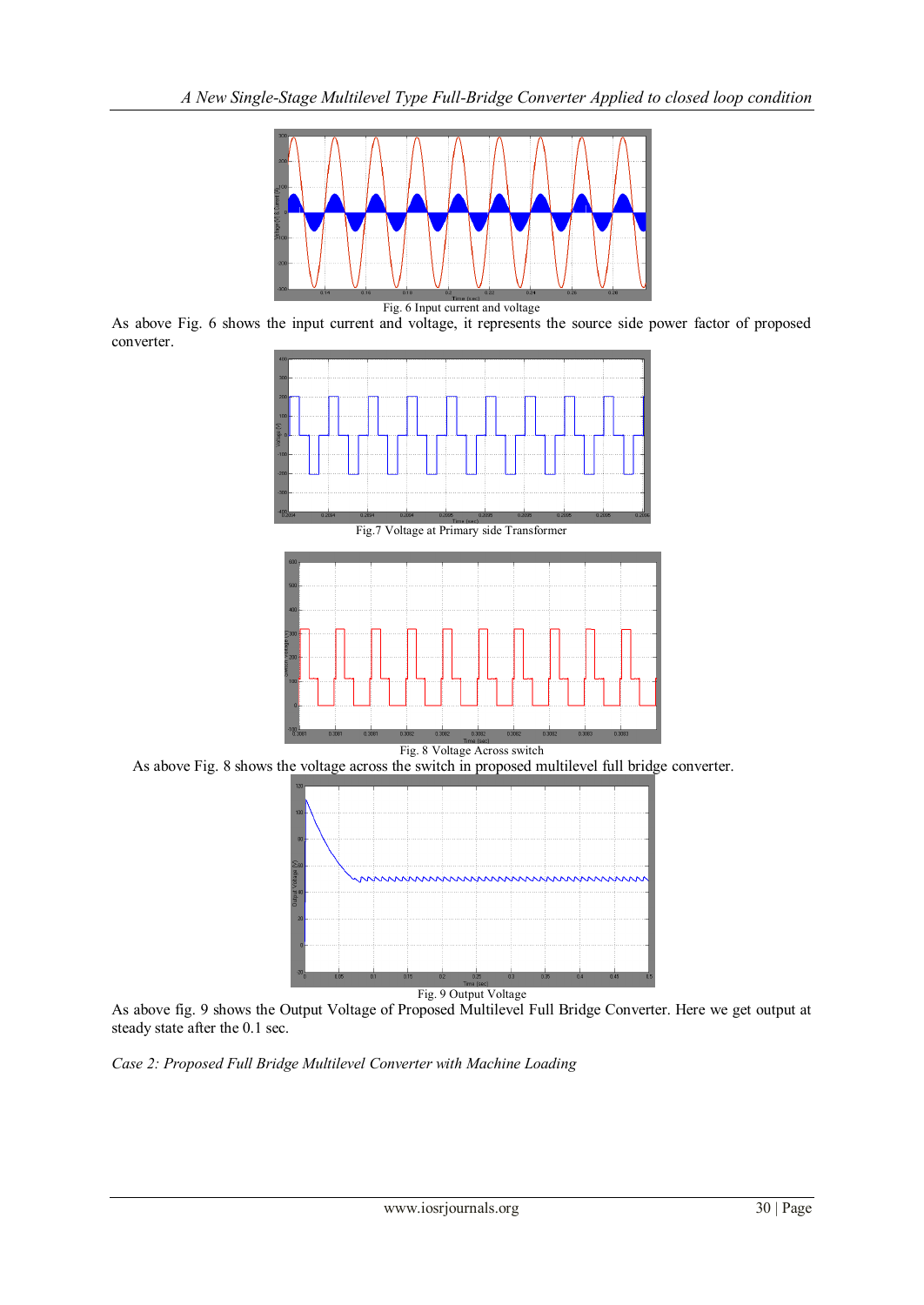

Fig. 10 Matlab/Simulink Model of Proposed Multilevel Full Bridge Converter with machine load As above fig. 10 shows the Matlab/Simulink Model of Proposed Multilevel Full Bridge Converter with DC machine loading.



As fig shows the performance characteristics of DC motor with proposed multilevel full bridge converter.

*Case3:-proposed Full Bridge Multilevel Converter with closed loop condition*



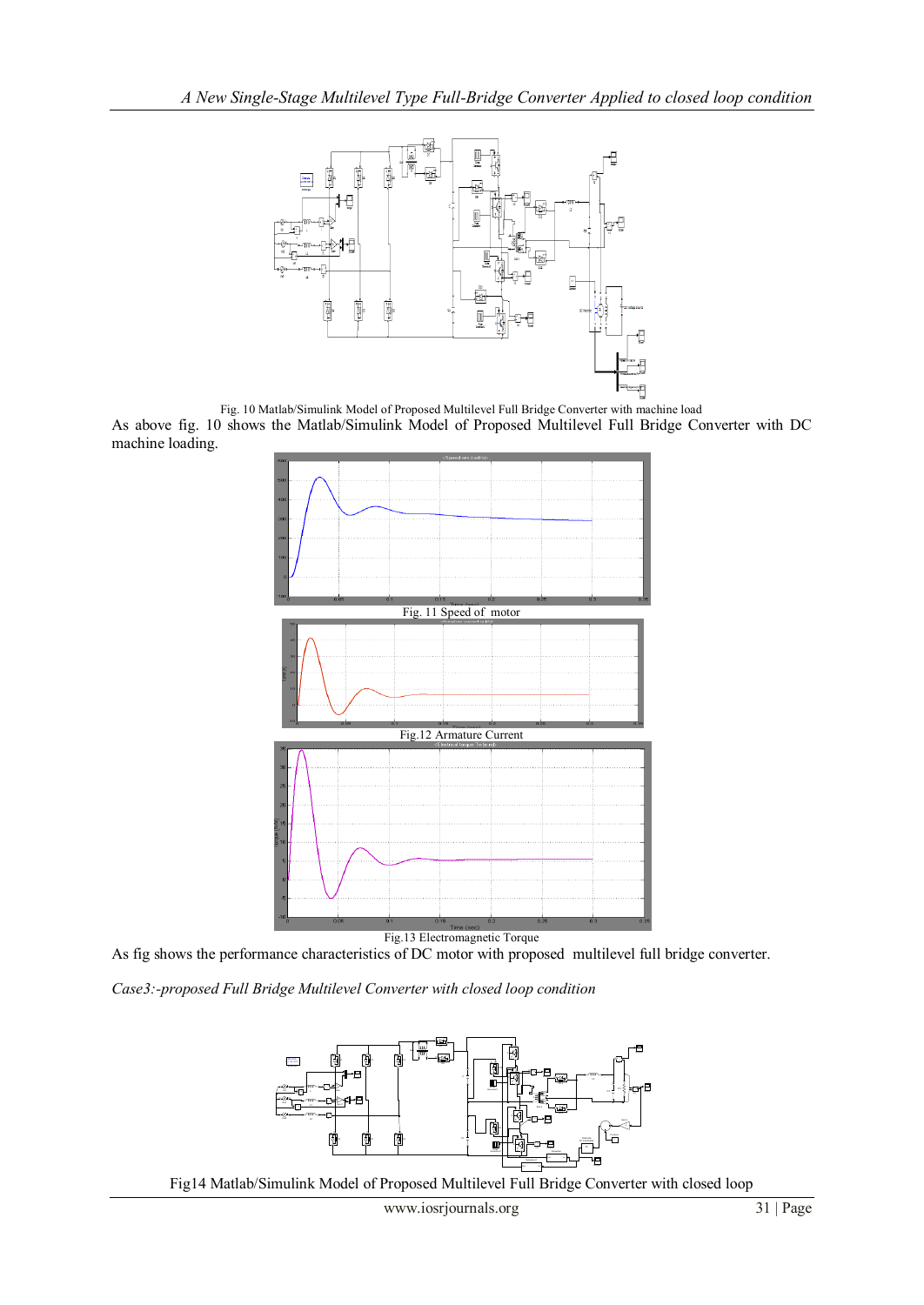

Fig17:-Current across inductor

# **V. CONCLUSION**

A three-phase, three-level, single-stage power-factor corrected ac/dc converter that operates with a single controller to regulate the output voltage was presented in this paper. The proposed converter has the following features. Proposed converter has an auxiliary circuit that can cancel the capacitor voltage in which way the input inductor acts as a boost inductor to have a single-stage PFC. Proposed converter can operate with lower peak voltage stresses across the switches and the dc bus capacitors as it is a three-level converter. This allows for greater flexibility in the design of the converter and ultimately improved performance, proposed converter is applied to closed loop condition.

## **References**

- [1] P. D. Ziogas, Y. Kang, and V. R. Stefanovic, "PWM control techniques for rectifier filter minimization," *IEEE Trans. Ind. Appl.*, vol. IA-21, no. 5, pp. 1206–1214, Sep. 1985.
- [2] G. Spiazzi and F. C. Lee, "Implementation of single-phase boost power factor correction circuits in three-phase applications," *IEEE Trans. Ind. Electron.*, vol. 44, no. 3, pp. 365–371, Jun. 1997.
- [3] B. Lin and D. P. Wu, "Implementation of three-phase power factor correction circuit with less power switches and current sensors," *IEEE Trans. Aerosp. Electron. Syst.*, vol. 34, no. 2, pp. 64–670, Apr. 1998.
- [4] A. R. Prasad, P. D. Ziogas, and S. Manias, "An active power factor correction technique for three-phase diode rectifiers," in *IEEE Power Electron. Spec. Conf. Rec.*, 1989, pp. 58–66.
- [5] J. M. Kwon, W. Y. Choi, and B. H. Kwon, "Single-stage quasi-resonant flyback converter for a cost-effective PDP sustain power module," *IEEE Trans. Ind. Electron.*, vol. 58, no. 6, pp. 2372–2377, Jun. 2011.
- [6] H. S. Ribeiro and B. V. Borges, "Analysis and design of a high efficiency full-bridge single-stage converter with reduced auxiliary components," *IEEE Trans. Power Electron.*, vol. 25, no. 7, pp. 1850–1862, Jul. 2010.